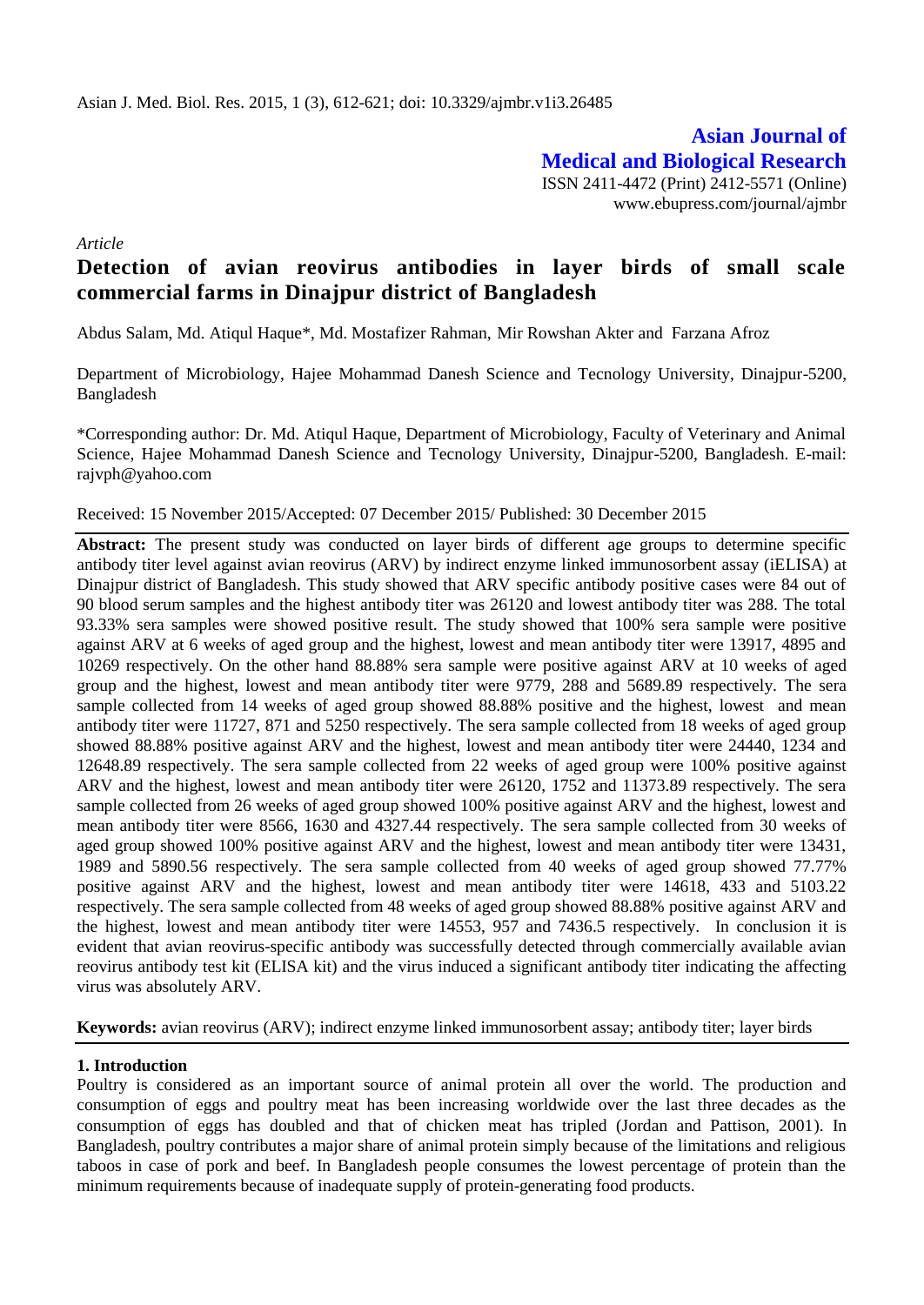According to the Food and Agriculture Organization (FAO), each person should take 56 kg of meat and 365 eggs every year. But in Bangladesh, per head intake of meat is only 11.27 kg and egg 30 per year. As a result, people suffer from malnutrition. Poultry meat and eggs provide approximately 38% total animal protein in the country (FAO, 1999). Poultry sector has a tremendous employment generating opportunity in reducing unemployment problem in Bangladesh and other countries of the world. Poultry meat now accounts for more than 30% of all meat consumed in Bangladesh. The world's average annual per capita poultry meat consumption is currently 9.5 kg. The country's pervasive poverty may limit the number of people who can afford to consume chicken as suggested by the simple relationship between per capita GDP and chicken consumption. If population growth continues at this rate, protein deficiency will rise (Islam *et al.*, 2014). The magnitude of the contribution of the livestock sub-sector to the country's gross domestic product (GDP) is 3.1 percent and to agricultural GDP it is about 11 percent.

Commercial poultry industry is growing rapidly in Bangladesh. Estimates show that poultry population is increasing at the rate of 6.5% per year in the country. There are approximately 38000 commercial poultry farms housing 12410000 layers and 107845000 broilers in Bangladesh according to the census report 2006, completed by the Department of Livestock Services (DLS) and the Poultry Sector Development Project (PSDP).

The development of poultry industry has been seriously threatened by the outbreaks of acute, contagious and fatal diseases (Ali, 1994). Among the infectious diseases like Newcastle disease, Gumboro, Infectious Bronchitis, Collibacillosis, Salmonellosis, Fowl Cholera, Avian Influenza, Avian reo virus and Mycoplasmosis outbreak occurs. Avian reovirus is the most important disease of chickens that reduce the egg production. It is economically important to the poultry industry worldwide due to increased susceptibility to other diseases and negative interference with effective vaccination.

Avian reoviruses have a worldwide distribution in different species of birds and are associated with viral arthritis/ tenosynovitis, malabsorption syndrome, stunting/ runting syndromes, enteric disease, immunosuppression and respiratory disease in poultry (Jones and Kibenge, 1994). Reoviruses are nonenveloped double-stranded RNA viruses with a segmented genome and vary between 75 and 80 nm in diameter. They are not always pathogenic and have been found on routine examination in apparently healthy poultry (Robertson *et al.*, 1984). Avian reoviruses may cause serious disease in birds; especially in poultry they can cause important losses (Tang *et al*., 1987).

Avian reoviruses (ARV) are members of the Orthoreovirus genus in the family Reoviridae (Eric Guhyun Nham, 2013). The name reovirus derives from the acronym for Respiratory Enteric Orphan, because they were first isolated from these sites in humans with initially no apparent association with disease. In chickens, the most recognized form of ARV associated diseases is tenosynovitis also known as viral arthritis characterized by swelling in the hock joint. Depending on the degree of severity of the inflammation, an affected bird may be unable to move towards feed and water resulting in poor growth or death. Birds that survive to slaughter may be downgraded because of inflamed hock joints. Avian reoviruses are also associated with a variety of other diseases in chickens, such as respiratory and enteric disease, hydropericardium, pericarditis, myocarditis, and hepatitis. Many of these diseases affect chicken producers financially due to production losses, poor feed conversion, increased culling, and carcass condemnations. Thus, in modern agricultural industries where hightech production and cutting-edge research go hand-in-hand to optimize productivity, control and prevention of these production-limiting diseases must be of utmost importance.

The initial avian reovirus was isolated by Fahey and Crawley in 1954 from the respiratory tract of chickens (Closas *et al.*, 1986). This isolate produces viral arthritis/tenosynovitis when inoculated into chickens (Clark, 2003). In field situation viral arthritis is seen primarily in meat type strains of chickens, but has been reported in egg type chickens and turkeys. While birds are usually affected with the disease at 4-8 weeks of age, older birds can also be affected naturally and younger birds experimentally. As would be expected, birds with the disease, varying degrees of lameness are a typical sign of the disease. Some birds may also be stunted in size. The lesions observed are swelling and inflammation of the hock joint and tendon sheath with a yellow colored fluid present in the hock. The fluid may be tinged with blood or occasionally it contains purulent (pus) exudates. As the inflammation progresses over time; scar tissue forms and may fuse tendons and sheaths together. Bones of the joint may also become eroded or pitted and rupture of the gastrocnemius tendon may be present.

In avian reovirus infection Sigma C protein was involved in induction of neutralization antibody. Monoclonal antibody may therefore be useful for the development of an antigen-capture Enzyme-Linked Immuno Sorbent assay for rapid detection of field isolates. Avian reovirus infections are typically subclinical in weaned mice,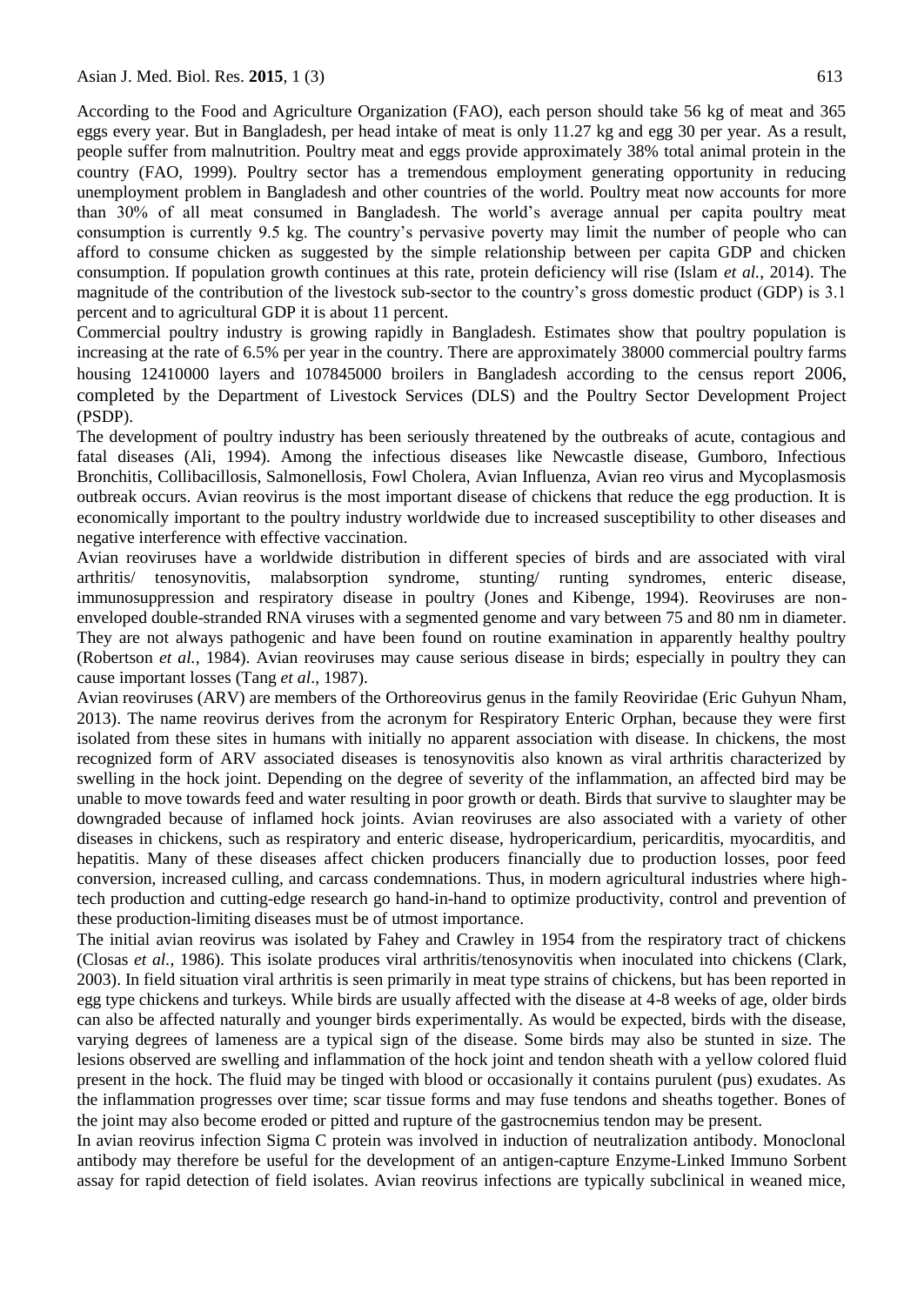and are best detected using serologic tests like Enzyme-Linked Immuno Sorbent Assay (Wright *et al*., 2004). The occurrence of avian reovirus in Bangladesh detected on June 1997 in Animal Health Research Division, Bangladesh Livestock Research Institute (Islam *et al.*, 2003). The present study was conducted with a view to determine the specific antibody titer level against ARV of chickens in small scale commercial layer farm by using indirect ELISA.

#### **2. Materials and Methods**

The research work was conducted in the Virology Laboratory of the Department of Microbiology, HSTU, Dinajpur, Bangladesh during the period of January to June, 2014.

#### **2.1. Collection, transportation and preparation of samples**

For detection of antibody titer, a total of 90 blood samples were collected from the selected layer bird of different small scale layer farm having average population 1000 that were situated at Sadar upazilla under Dinajpur district of Bangladesh. The birds were categorized into ten age groups. Group A1 included birds aged 6 weeks, group A2 included aged 10 weeks, group A3 included aged 14 weeks, group A4 included aged 18 weeks, group A5 included aged 22 weeks, group A6 included aged 26 weeks, group A7 included aged 30 weeks, group A8 included aged 40 weeks, group A9 included aged 48 weeks and finally group A10 included aged 60 weeks. The blood samples were collected aseptically from the wing vein using 3 ml disposable sterile syringe. Soon after collection of blood the syringes with blood were kept slantly at 4-8°C for overnight, so that blood can clot in one side of the syringe. Then the clotted blood was removed carefully with sterile needle and sera were poured into sterilized graduated centrifuge test tubes and shipped to the laboratory in ice box 3 hours after collection. For each syringe, individual needle was used. The sera were subjected to centrifugation at 1000 rpm for 10 minutes for purification. Then the clear sera were collected and kept in clean sterilized Eppendorf tubes and stored at -20°C for performing the indirect ELISA (iELISA).

#### **2.2. Detection of the antibody titer level**

ARV antibody test kit manufactured by Proprietario e Fabricante [BioCheck (UK) Ltd.] was used for the estimation of antibody titer. The indirect enzyme-linked immunosorbent assay (iELISA) was performed according to the manufacturer's instruction using ARV pre coated plates and pre-diluted, ready to use reagents and buffer. In case of iELISA, the titer was predicted from the absorbance value of 1:500 dilution of a serum using the formula supplied with the kit. To make substrate reagent, 1 tablet was added to 5.5 ml substrate buffer and was allowed to mix for 3 minutes or until fully dissolved. The prepared reagent was made on day of use. One wash buffer sachet was emptied and mixed into one liter of distilled water and allowed to dissolve fully by mixing. All other kit component were ready to use but were allowed to adjust the room temperature. The test samples were diluted to 1:500 by adding 1 µl to 0.5 ml of sample diluents. The mixture of the tube was mixed well by vortexing or shaking. The fresh Eppendorf tube was used for each separate sample.

ARV coated plate was removed from sealed bag and recorded location of samples on template. 100 µl of negative control was added into wells A1 and B1. 100 µl of positive control was added into wells C1 and D1. Then 100 µl of diluted samples were added into the appropriate wells and the plate was covered with lid and incubated at room temperature (22-27°C) for 30 minutes. The contents of wells was aspirated and washed 4 times with wash buffer (350μl per well). The plate was inverted and tapped firmly on absorbent paper. Then 100 µl of Conjugate reagent added into the appropriate wells. Then the plate was covered with lid and incubated at room temperature (22-27°C) for 30 minutes. The procedure was repeated as in previous. Then 100 µl of Substrate reagent was added into the appropriate wells and the plate was covered with lid and incubated at room temperature (22-27 $\degree$ C) for 15 minutes. Then 100 µl of Stop solution was added to appropriate wells to stop reaction. The ELISA plate was read by the microtiter plate reader in the Virology Laboratory, Department of Microbiology, HSTU, Dinajpur and recorded the absorbance of controls and samples by reading at 405 nm. For the test result to be valid the mean negative control absorbance should read below 0.30 and the difference between the mean negative control and the mean positive control should be greater than 0.15. The ARV positive control has been carefully standardized to represent significant amounts of antibody to ARV in chicken serum. The relative amounts of antibodies in chicken samples can then be calculated by reference to the positive control. This relationship is expressed as S/P ratio (Sample to Positive Ratio). Samples with an S/P of 0.2 or greater contain anti-ARV antibodies were considered positive.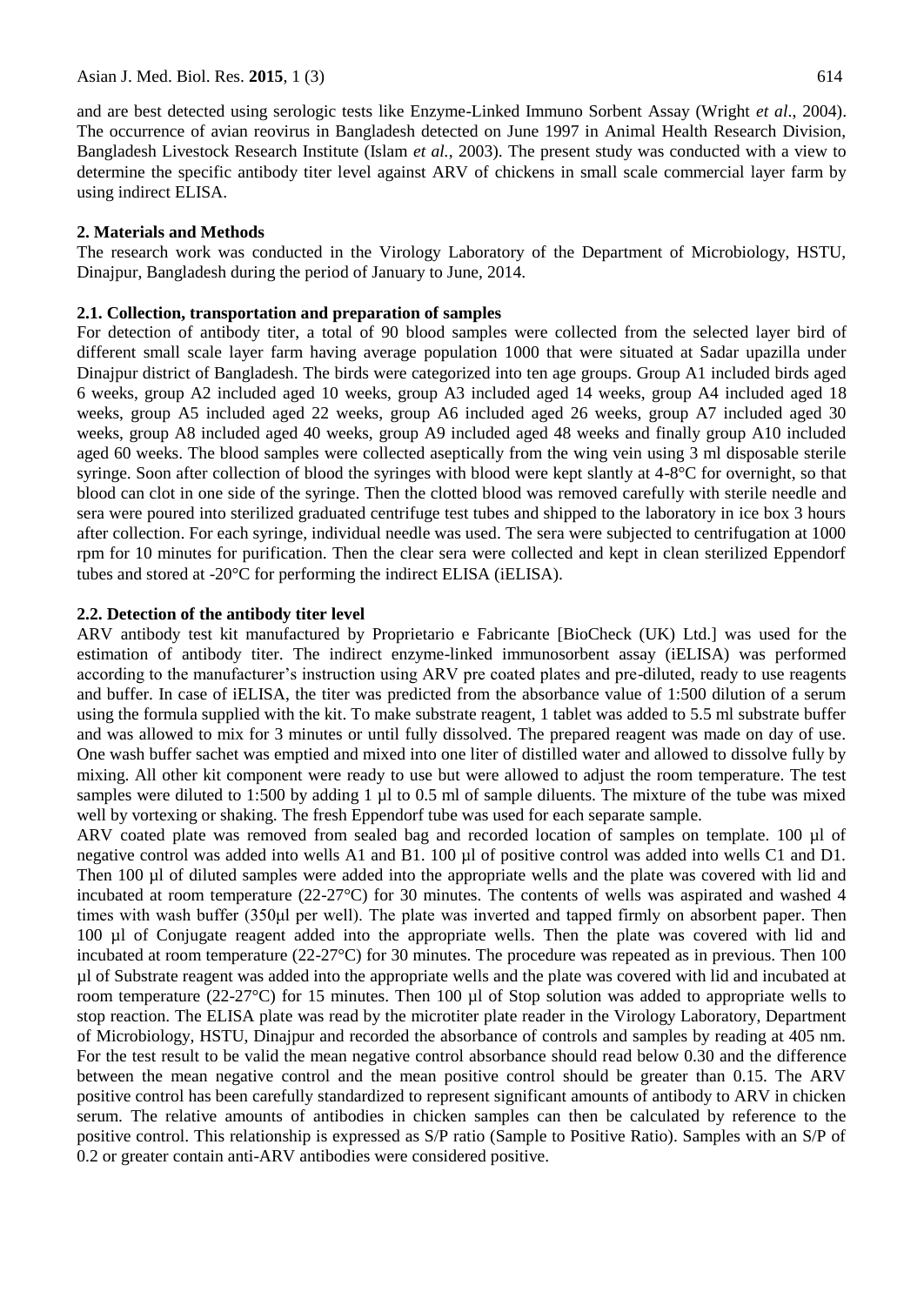# **Calculation of S/P ratio**

Mean of Test Sample - Mean of negative control Mean of Positive control - Mean of negative control  $-$  = S/P

# **Calculation of antibody titer**

The following equation relates the S/P of a sample at a 1:500 dilution to an end point titer.

Log<sub>10</sub> Titer =  $1.0 *$  Log (SP) + 3.156

 $Antilog = Titer$ 

| S/P value          | <b>Titer Range</b> | <b>Antibody status</b> |
|--------------------|--------------------|------------------------|
| $0.184$ or less    | 1234 or less       | Negative               |
| $0.237$ or greater | 1630 or greater    | Positive               |

# **3. Results and Discussion**

# **3.1. iELISA antibody titer level determination from collected sera samples**

Collectively, 93.33% of the sera samples were positive for antibody by iELISA (Table 1).

# **3.2. Detection of antibody titer level from Group A1**

The results of the sera collected from 6 weeks of aged birds showed that highest titer was 13917 and the lowest titer 4895 and the mean titer was 10269. The detailed results are shown in Table 2.

# **3.3. Detection of antibody titer level from Group A2**

The results of the sera collected from 10 weeks of aged birds showed that highest titer was 9779 and the lowest titer 288 and the mean titer was 5689.89. The detailed results are shown in Table 3.

# **3.4. Detection of antibody titer level from Group A3**

The results of the sera collected from 14 weeks of aged birds showed that highest titer was 11727 and the lowest titer 871 and the mean titer was 5250. The detailed results are shown in Table 4.

# **3.5. Detection of antibody titer level from Group A4**

The results of the sera collected from 18 weeks of aged birds showed that highest titer was 24440 and the lowest titer was 1234 and the mean titer was 12648.89. The detailed results are shown in Table 5.

# **3.6. Detection of antibody titer level from Group A5**

The results of the sera collected from 22 weeks of aged birds showed that highest titer was 26120 and the lowest titer 1752 and the mean titer was 11373.89. The detailed results are shown in Table 6.

# **3.7. Detection of antibody titer level from Group A6**

The results of the sera collected from 26 weeks of aged birds showed that highest titer was 8566 and the lowest titer 1630 and the mean titer was 4327.44. The detailed results are shown in Table 7.

# **3.8. Detection of antibody titer level from Group A7**

The results of the sera collected from 30 weeks of aged birds showed that highest titer was 13431 and the lowest titer 1989 and the mean titer was 5890.56. The detailed results are shown in Table 8.

# **3.9. Detection of antibody titer level from Group A8**

The results of the sera collected from 40 weeks of aged birds showed that highest titer was 14618 and the lowest titer 433 and the mean titer was 5103.22. The detailed results are shown in Table 9.

# **3.10. Detection of antibody titer level from Group A9**

The results of the sera collected from 48 weeks of aged birds showed that highest titer was 14553 and the lowest titer 957 and the mean titer was 7436.5. The detailed results are shown in Table 10.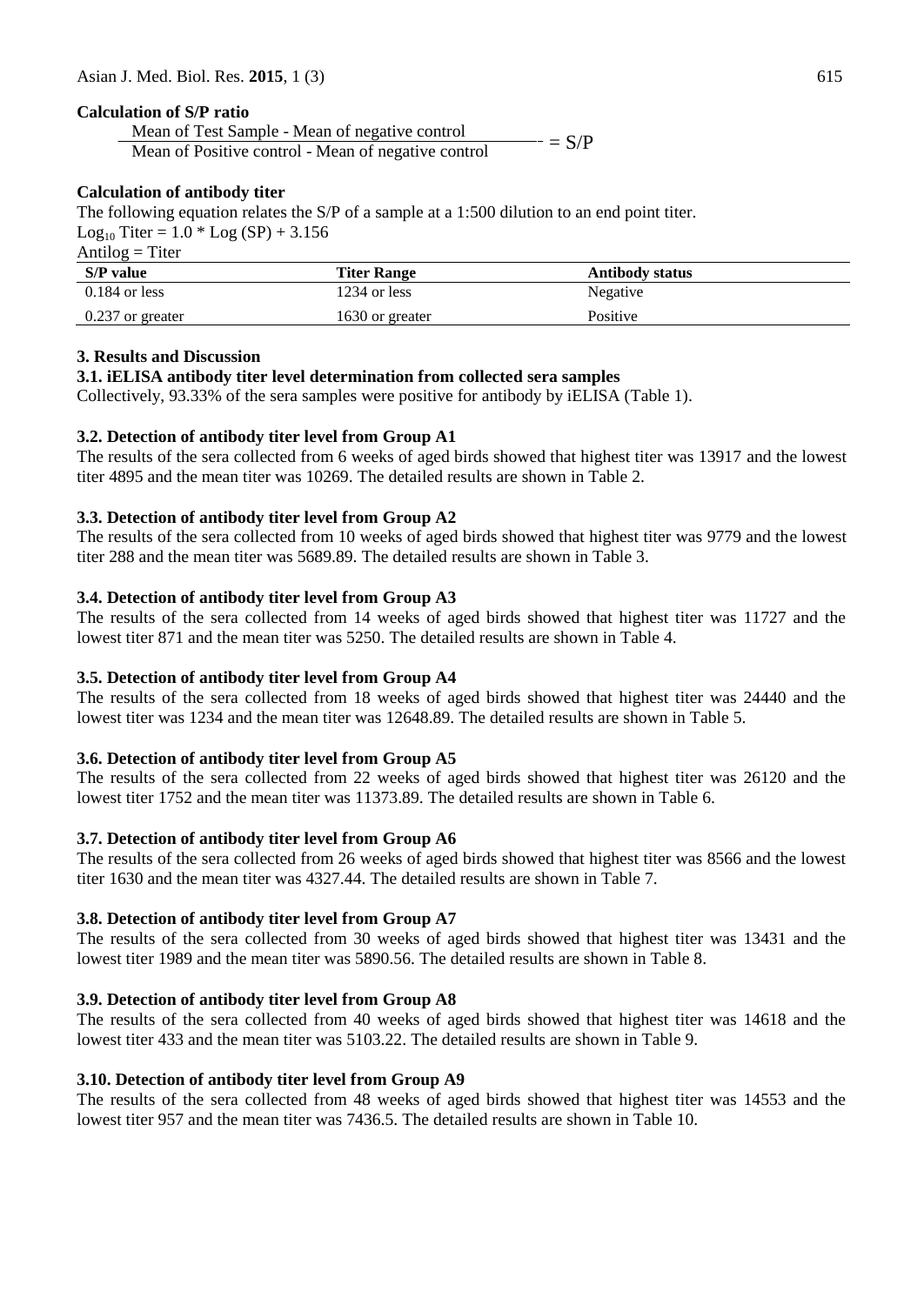| SL.<br>No. | <b>Farms</b> with area                    | Groups         | Age of<br>bird(weeks) | No. of<br>samples | <b>No. of Positive</b><br>titer | % of positive<br>cases (total) |
|------------|-------------------------------------------|----------------|-----------------------|-------------------|---------------------------------|--------------------------------|
| 01.        | Jahid poultry Farm, pollibiddut, Dinajpur | A1             | 6                     | 9                 | 9                               |                                |
| 02.        | Sobus Layer Farm, Jamtoli, Dinajpur       | A2             | 10                    | 9                 | 8                               |                                |
| 03.        | Lotifur Layer Farm, Ramdubi, Dinajpur     | A <sub>3</sub> | 14                    | 9                 | 8                               |                                |
| 04.        | Khalek poultry Farm, Ramdubi, Dinajpur    | A4             | 18                    | 9                 | 8                               |                                |
| 05.        | Danesh Poultry Farm, Basherhat, Dinajpur  | A <sub>5</sub> | 22                    | 9                 | 9                               |                                |
| 06         | Manik Layer Farm, Ranigonj, Dinajpur      | A6             | 26                    | 9                 | 9                               | 93.33%                         |
| 07         | Shohid Layer Farm, Rajbari, Dinajpur      | A7             | 30                    | 9                 | 9                               |                                |
| 08         | Safiqul Layer Farm Gopalgonj, Dinajpur    | A8             | 40                    | 9                 |                                 |                                |
| 09         | Mokbul Layer Farm, Chehalgazi, Dinajpur   | A9             | 48                    | 9                 | 8                               |                                |
| 10         | Matasagar Poultry Farm, Rajbari, Dinajpur | A10            | 60                    | 9                 | 9                               |                                |
|            | Total                                     |                |                       | 90                | 84                              |                                |

**Table 1. Results of antibody titer of ARV suspected sera samples from the layer birds of different aged group.**

# **Table 2. Serum antibody titer of ARV suspected field sera samples from Group A1.**

| Name of<br>farm and<br>area                       | Age of<br>the Bird<br>(week) | <b>Sample</b><br>No.   | <b>Antibody</b><br>titter | Interpretation | Titer range | <b>Mean titer</b> | <b>Percent</b><br><b>Positive</b><br>$(\%)$ |
|---------------------------------------------------|------------------------------|------------------------|---------------------------|----------------|-------------|-------------------|---------------------------------------------|
|                                                   |                              | 01                     | 7282                      | $+$            |             |                   |                                             |
| Farm,                                             |                              | 02                     | 13917                     | $+$            |             |                   |                                             |
| Dinajpur                                          |                              | 03                     | 9467                      | $+$            |             |                   |                                             |
|                                                   |                              | 04                     | 11474                     |                |             |                   |                                             |
|                                                   | 6                            | 05                     | 4895                      | $+$            | 4895-13917  | 10269             | 100%                                        |
| poultry<br>pollibiddut,                           |                              | 06                     | 13001                     |                |             |                   |                                             |
|                                                   |                              | 07                     | 12891                     | $+$            |             |                   |                                             |
| Jahid                                             |                              | 08                     | 8848                      | $+$            |             |                   |                                             |
|                                                   |                              | 09                     | 10646                     | $^{+}$         |             |                   |                                             |
| <b>Legend</b><br><b>Titer range</b><br>$1024 - 1$ |                              | <b>Antibody status</b> |                           |                |             |                   |                                             |

# 1234 or less Negative

# 1630 or greater Positive

#### **Table 3. Serum antibody titer of ARV suspected field sera samples from Group A2.**

| Name of farm<br>and area      | Age of the<br><b>Bird</b> (week) | <b>Sample</b><br>No. | Antibody<br>titter | Interpretation | <b>Titer</b><br>range | Mean<br>titer | Percent<br>Positive $(\% )$ |
|-------------------------------|----------------------------------|----------------------|--------------------|----------------|-----------------------|---------------|-----------------------------|
|                               |                                  | 01                   | 288                | -              |                       |               |                             |
| Farm,                         |                                  | 02                   | 6488               | $^{+}$         |                       |               |                             |
|                               |                                  | 03                   | 5323               | $^{+}$         |                       |               |                             |
| Dinajpur                      |                                  | 04                   | 4770               | $^{+}$         |                       |               |                             |
| ayer                          | 10                               | 05                   | 8998               | $^{+}$         | 288-9779              | 5689.89       | 88.88%                      |
| $\overline{\phantom{0}}$      |                                  | 06                   | 2827               | $^{+}$         |                       |               |                             |
|                               |                                  | 07                   | 3844               | $^{+}$         |                       |               |                             |
| Jamtoli,<br>Sobus             | 08                               | 9779                 | $^{+}$             |                |                       |               |                             |
|                               |                                  | 09                   | 8892               | $^{+}$         |                       |               |                             |
| $\mathbf{I}$ and $\mathbf{J}$ |                                  |                      |                    |                |                       |               |                             |

**Legend** 

**Titer range Antibody status**

1630 or greater Positive

1234 or less Negative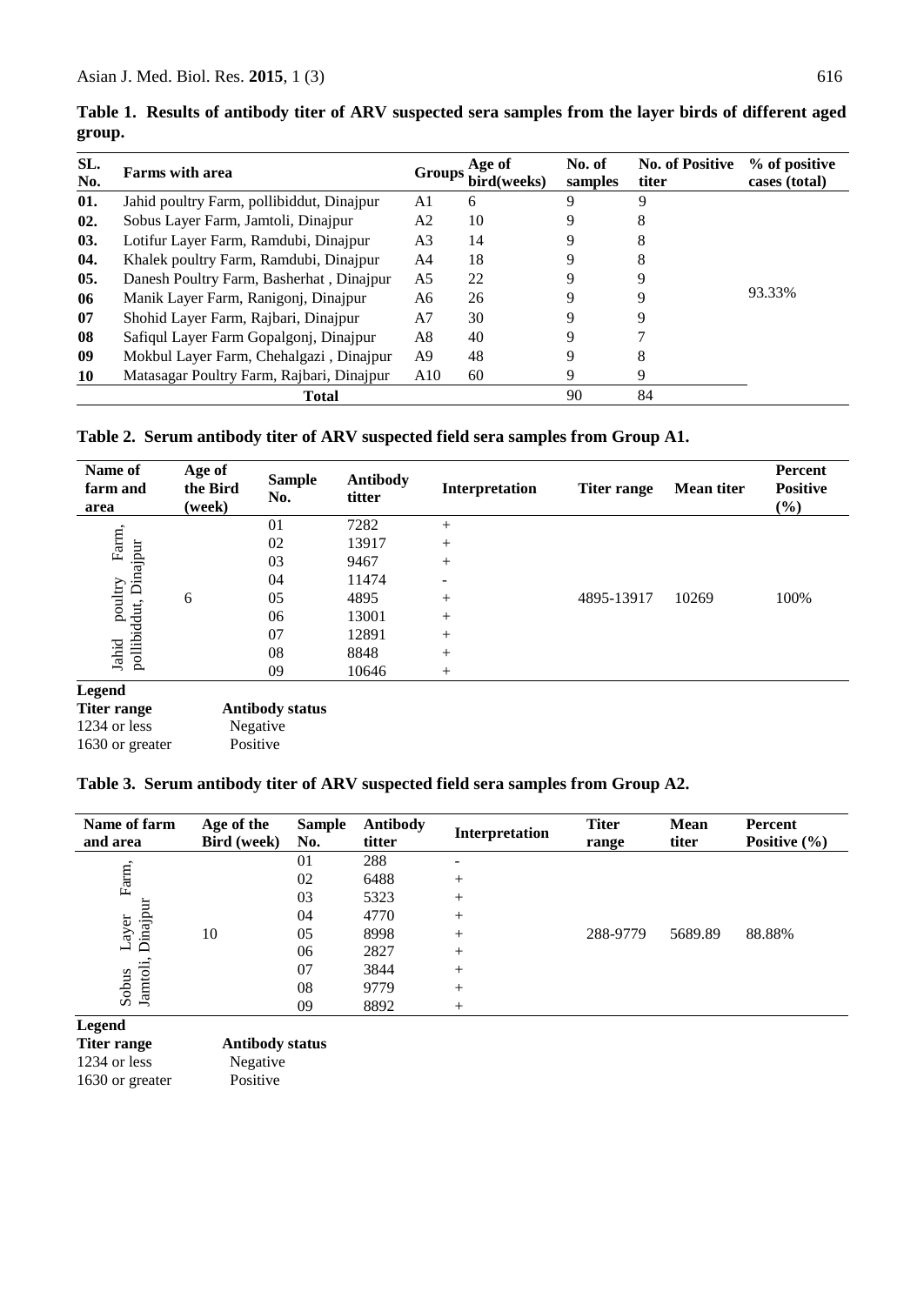| Name of farm<br>and area | Age of the<br><b>Bird</b><br>(week) | <b>Sample</b><br>No.   | <b>Antibody</b><br>titter | Interpretation | <b>Titer</b><br>range | <b>Mean titer</b> | Percent<br><b>Positive</b><br>$(\%)$ |
|--------------------------|-------------------------------------|------------------------|---------------------------|----------------|-----------------------|-------------------|--------------------------------------|
|                          |                                     | 01                     | 3689                      | $^{+}$         |                       |                   |                                      |
| Farm,                    |                                     | 02                     | 6308                      | $^{+}$         |                       |                   |                                      |
| Dinajpur                 |                                     | 03                     | 10457                     | $^{+}$         |                       |                   |                                      |
|                          |                                     | 04                     | 871                       | -              |                       |                   |                                      |
| Layer                    | 14                                  | 05                     | 2089                      | $^{+}$         | 871-11727             | 5250              | 88.88%                               |
|                          |                                     | 06                     | 1836                      | $^{+}$         |                       |                   |                                      |
| Ramdubi<br>Lotifur       |                                     | 07                     | 8583                      | $^{+}$         |                       |                   |                                      |
|                          |                                     | 08                     | 11727                     | $^{+}$         |                       |                   |                                      |
|                          |                                     | 09                     | 1691                      | $^{+}$         |                       |                   |                                      |
| <b>Legend</b>            |                                     |                        |                           |                |                       |                   |                                      |
| <b>Titer range</b>       |                                     | <b>Antibody status</b> |                           |                |                       |                   |                                      |
| 1234 or less             | Negative                            |                        |                           |                |                       |                   |                                      |
| 1630 or greater          | Positive                            |                        |                           |                |                       |                   |                                      |

|  | Table 4. Serum antibody titer of ARV suspected field sera samples from Group A3. |  |
|--|----------------------------------------------------------------------------------|--|
|  |                                                                                  |  |

**Table 5. Serum antibody titer of ARV suspected field sera samples from Group A4.**

| Name of<br>farm and<br>area | Age of the<br><b>Bird</b><br>(week) | <b>Sample</b><br>No.   | <b>Antibody</b><br>titter | Interpretation | <b>Titer</b><br>range | <b>Mean titer</b> | Percent<br><b>Positive</b><br>(%) |
|-----------------------------|-------------------------------------|------------------------|---------------------------|----------------|-----------------------|-------------------|-----------------------------------|
|                             |                                     | 01                     | 18031                     | $^{+}$         |                       |                   |                                   |
| Farm,                       |                                     | 02                     | 11510                     | $^{+}$         |                       |                   |                                   |
|                             |                                     | 03                     | 14378                     | $^{+}$         |                       |                   |                                   |
|                             |                                     | 04                     | 2740                      | $^{+}$         |                       |                   |                                   |
| Dinajpur<br>poultry         | 18                                  | 05                     | 17966                     | $^{+}$         | 1234-                 | 12648.89          | 88.88%                            |
|                             |                                     | 06                     | 15851                     | $^{+}$         | 24440                 |                   |                                   |
| Ramdubi,<br>Khalek          |                                     | 07                     | 7690                      | $^{+}$         |                       |                   |                                   |
|                             |                                     | 08                     | 1234                      | -              |                       |                   |                                   |
|                             |                                     | 09                     | 24440                     | $^{+}$         |                       |                   |                                   |
| <b>Legend</b>               |                                     |                        |                           |                |                       |                   |                                   |
| <b>Titer range</b>          |                                     | <b>Antibody status</b> |                           |                |                       |                   |                                   |
| 1234 or less                | Negative                            |                        |                           |                |                       |                   |                                   |

1630 or greater Positive

 $1630$  or greater

# **Table 6. Serum antibody titer of ARV suspected field sera samples from Group A5.**

| Name of<br>farm and<br>area | Age of the<br><b>Bird</b><br>(week) | <b>Sample</b><br>No. | <b>Antibody</b><br>titter | Interpretation | <b>Titer</b><br>range | <b>Mean titer</b> | Percent<br><b>Positive</b><br>$(\%)$ |
|-----------------------------|-------------------------------------|----------------------|---------------------------|----------------|-----------------------|-------------------|--------------------------------------|
|                             |                                     | 01                   | 18333                     | $^{+}$         |                       |                   |                                      |
| Farm.                       |                                     | 02                   | 12791                     | $^{+}$         |                       |                   |                                      |
| Dinajpur                    |                                     | 03                   | 26120                     | $^{+}$         |                       |                   |                                      |
|                             |                                     | 04                   | 16802                     | $^{+}$         | 1752-                 |                   |                                      |
| Poultry                     | 22                                  | 05                   | 2385                      | $^{+}$         |                       | 11373.89          | 100%                                 |
|                             |                                     | 06                   | 1752                      | $^{+}$         | 26120                 |                   |                                      |
|                             |                                     | 07                   | 13248                     | $^{+}$         |                       |                   |                                      |
| Basherhat,<br>Danesh        |                                     | 08                   | 5856                      | $^{+}$         |                       |                   |                                      |
|                             |                                     | 09                   | 4578                      | $^{+}$         |                       |                   |                                      |

**Legend** 

| Titer range     | <b>Antibody status</b> |
|-----------------|------------------------|
| 1234 or less    | Negative               |
| 1630 or greater | Positive               |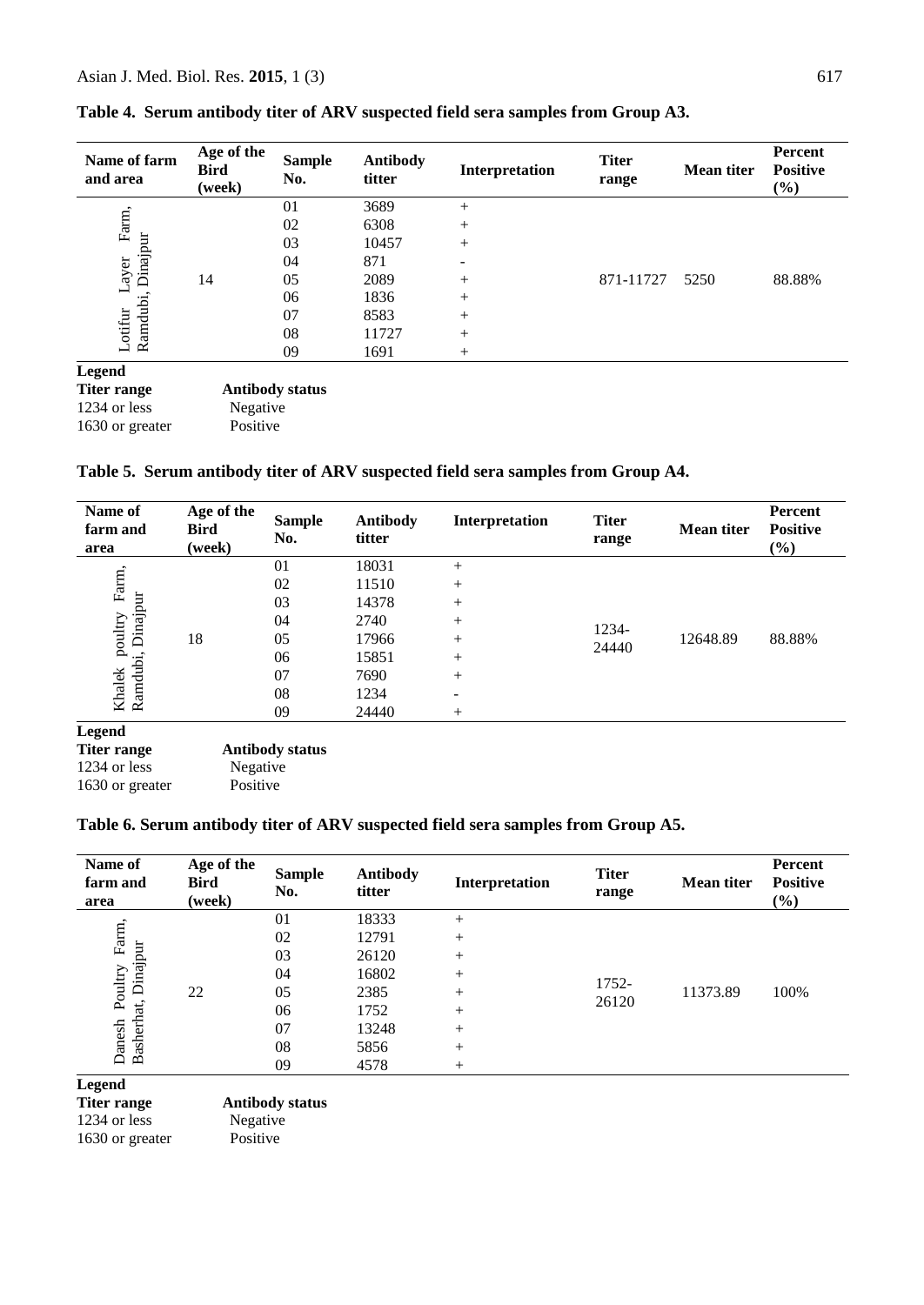| Name of<br>farm and<br>area | Age of the<br><b>Bird</b><br>(week) | <b>Sample</b><br>No.   | <b>Antibody</b><br>titter | Interpretation | <b>Titer</b><br>range | <b>Mean titer</b> | <b>Percent</b><br><b>Positive</b><br>$(\%)$ |
|-----------------------------|-------------------------------------|------------------------|---------------------------|----------------|-----------------------|-------------------|---------------------------------------------|
|                             |                                     | 01                     | 8478                      | $^{+}$         |                       |                   |                                             |
| Farm,                       |                                     | 02                     | 8566                      | $^{+}$         |                       |                   |                                             |
| Dinajpur                    |                                     | 03                     | 2875                      | $^{+}$         |                       |                   |                                             |
|                             |                                     | 04                     | 6086                      | $^{+}$         |                       |                   |                                             |
| ayer                        | 26                                  | 05                     | 1630                      | $+$            | 1630-8566             | 4327.44           | 100%                                        |
|                             |                                     | 06                     | 3292                      | $+$            |                       |                   |                                             |
| Manik<br>Ranigonj,          |                                     | 07                     | 2307                      | $+$            |                       |                   |                                             |
|                             |                                     | 08                     | 3171                      | $^{+}$         |                       |                   |                                             |
|                             |                                     | 09                     | 2542                      | $+$            |                       |                   |                                             |
| <b>Legend</b>               |                                     |                        |                           |                |                       |                   |                                             |
| <b>Titer range</b>          |                                     | <b>Antibody status</b> |                           |                |                       |                   |                                             |
| 1234 or less                | Negative                            |                        |                           |                |                       |                   |                                             |

# **Table 7. Serum antibody titer of ARV suspected field sera samples from Group A6.**

#### **Table 8. Serum antibody titer of ARV suspected field sera samples from Group A7.**

| Name of<br>farm and<br>area | Age of the<br><b>Bird</b><br>(week) | <b>Sample</b><br>No.                             | <b>Antibody</b><br>titter | Interpretation | <b>Titer range</b> | <b>Mean titer</b> | Percent<br><b>Positive</b><br>$(\%)$ |
|-----------------------------|-------------------------------------|--------------------------------------------------|---------------------------|----------------|--------------------|-------------------|--------------------------------------|
|                             |                                     | 01                                               | 9352                      | $^{+}$         |                    |                   |                                      |
| Farm,                       |                                     | 02                                               | 5096                      | $^{+}$         |                    |                   |                                      |
|                             |                                     | 03                                               | 3187                      | $^{+}$         |                    |                   |                                      |
| Dinajpur                    |                                     | 04                                               | 8372                      | $^{+}$         |                    |                   |                                      |
| Layer                       | 30                                  | 05                                               | 2346                      | $^{+}$         | 1989-13431         | 5890.56           | 100%                                 |
|                             |                                     | 06                                               | 1989                      | $^{+}$         |                    |                   |                                      |
| Shohid<br>Rajbari,          |                                     | 07                                               | 3885                      | $^{+}$         |                    |                   |                                      |
|                             |                                     | 08                                               | 5357                      | $^{+}$         |                    |                   |                                      |
|                             |                                     | 09                                               | 13431                     | $^{+}$         |                    |                   |                                      |
| <b>Legend</b><br>----       |                                     | $\sim$ $\sim$ $\sim$ $\sim$ $\sim$ $\sim$ $\sim$ |                           |                |                    |                   |                                      |

| Titer range     | <b>Antibody status</b> |
|-----------------|------------------------|
| 1234 or less    | Negative               |
| 1630 or greater | Positive               |

1630 or greater Positive

#### **Table 9. Serum antibody titer of ARV suspected field sera samples from Group A8.**

| Name of<br>farm and<br>area | Age of the<br><b>Bird</b><br>(week) | <b>Sample</b><br>No. | <b>Antibody</b><br>titter | Interpretation           | <b>Titer range</b> | <b>Mean titer</b> | Percent<br><b>Positive</b><br>$(\%)$ |
|-----------------------------|-------------------------------------|----------------------|---------------------------|--------------------------|--------------------|-------------------|--------------------------------------|
|                             | 40                                  | 01                   | 3567                      | $^{+}$                   | 433-14618          | 5103.22           | 77.77%                               |
| Farm,                       |                                     | 02                   | 5138                      | $^{+}$                   |                    |                   |                                      |
| Dinajpur                    |                                     | 03                   | 1912                      | $+$                      |                    |                   |                                      |
|                             |                                     | 04                   | 433                       | $\overline{\phantom{a}}$ |                    |                   |                                      |
| ayer.                       |                                     | 05                   | 3812                      | $+$                      |                    |                   |                                      |
|                             |                                     | 06                   | 1153                      | $\overline{\phantom{0}}$ |                    |                   |                                      |
| Safiqul L<br>Gopalgonj,     |                                     | 07                   | 1920                      | $+$                      |                    |                   |                                      |
|                             |                                     | 08                   | 13376                     | $^{+}$                   |                    |                   |                                      |
|                             |                                     | 09                   | 14618                     | $^{+}$                   |                    |                   |                                      |
| Legend                      |                                     |                      |                           |                          |                    |                   |                                      |

**Titer range Antibody status**<br>1234 or less **Negative**  $1234$  or less 1630 or greater Positive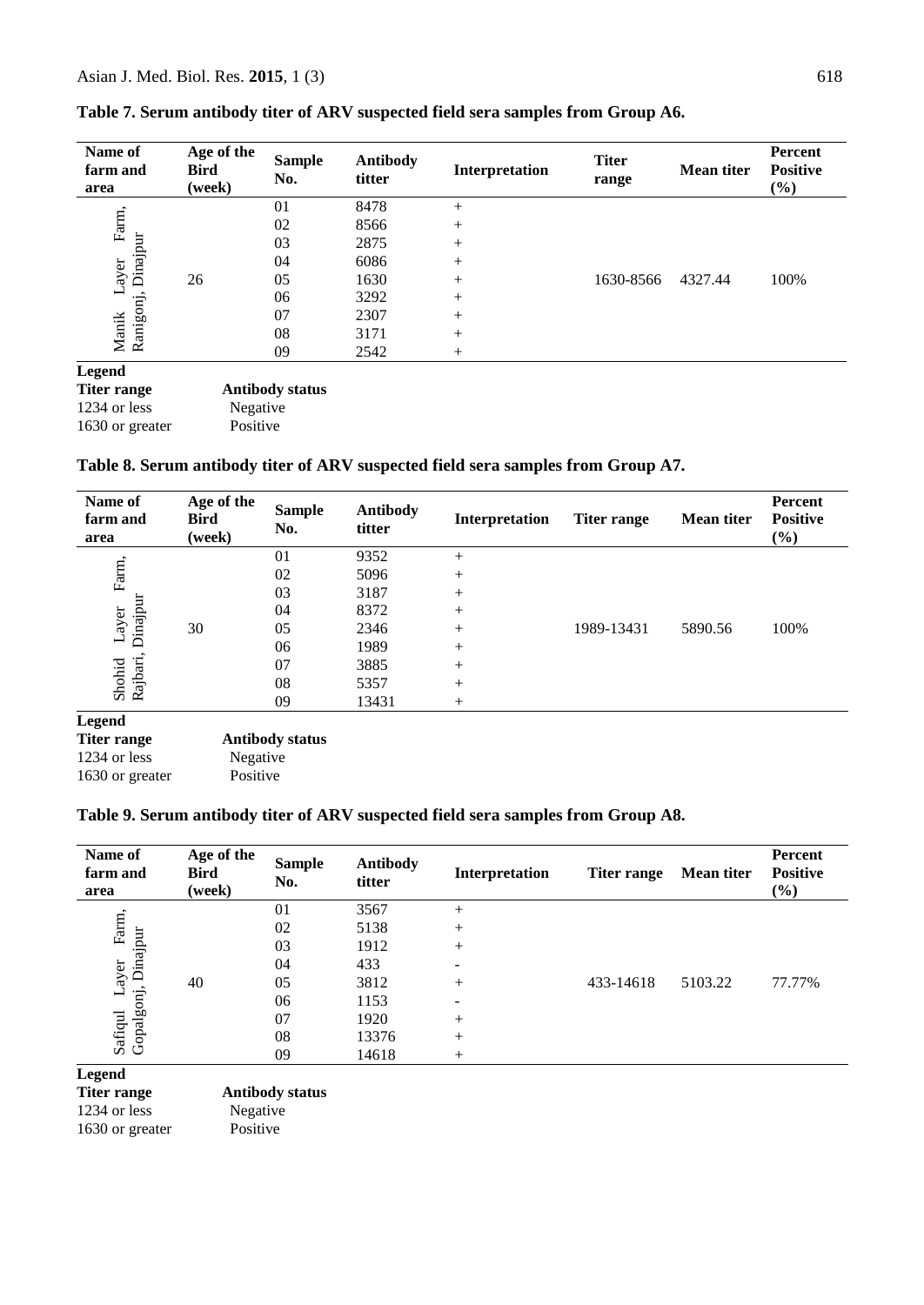1630 or greater Positive

| Name of<br>farm and<br>area                           | Age of the<br><b>Bird</b><br>(week) | <b>Sample</b><br>No.   | <b>Antibody</b><br>titter | Interpretation           | <b>Titer range</b> | <b>Mean titer</b> | Percent<br><b>Positive</b><br>(%) |
|-------------------------------------------------------|-------------------------------------|------------------------|---------------------------|--------------------------|--------------------|-------------------|-----------------------------------|
| Farm,<br>Dinajpur<br>ayer<br>Mokbul La<br>Chehalgazi, |                                     | 01                     | 8910                      | $+$                      | 957-14553          | 7436.5            | 88.88%                            |
|                                                       |                                     | 02                     | 2661                      | $+$                      |                    |                   |                                   |
|                                                       |                                     | 03                     | 14553                     | $+$                      |                    |                   |                                   |
|                                                       |                                     | 04                     | 5189                      | $+$                      |                    |                   |                                   |
|                                                       | 48                                  | 05                     | 957                       | $\overline{\phantom{0}}$ |                    |                   |                                   |
|                                                       |                                     | 06                     | 10010                     | $+$                      |                    |                   |                                   |
|                                                       |                                     | 07                     | 7221                      | $+$                      |                    |                   |                                   |
|                                                       |                                     | 08                     | 10682                     | $+$                      |                    |                   |                                   |
|                                                       |                                     | 09                     | 6755                      | $+$                      |                    |                   |                                   |
| Legend                                                |                                     |                        |                           |                          |                    |                   |                                   |
| <b>Titer range</b>                                    |                                     | <b>Antibody status</b> |                           |                          |                    |                   |                                   |
| 1234 or less                                          |                                     | Negative               |                           |                          |                    |                   |                                   |

#### **Table 10. Serum antibody titer of ARV suspected field sera samples from Group A9.**

**Table 11. Serum antibody titer of ARV suspected field sera samples from Group A10.**

| Name of<br>farm and<br>area                           | Age of the<br><b>Bird</b><br>(week) | <b>Sample</b><br>No. | <b>Antibody</b><br>titter | Interpretation | <b>Titer</b><br>range | <b>Mean titer</b> | Percent<br><b>Positive</b><br>(%) |
|-------------------------------------------------------|-------------------------------------|----------------------|---------------------------|----------------|-----------------------|-------------------|-----------------------------------|
| Rajbari,<br>Poultry<br>Matasagar<br>Dinajpur<br>Farm, |                                     | 01                   | 7795                      | $^{+}$         | 2448-<br>22003        |                   | 100%                              |
|                                                       |                                     | 02                   | 3527                      | $^{+}$         |                       |                   |                                   |
|                                                       | 60                                  | 03                   | 2740                      | $^{+}$         |                       | 7926.33           |                                   |
|                                                       |                                     | 04                   | 2448                      | $^{+}$         |                       |                   |                                   |
|                                                       |                                     | 05                   | 8180                      | $^{+}$         |                       |                   |                                   |
|                                                       |                                     | 06                   | 10798                     | $^{+}$         |                       |                   |                                   |
|                                                       |                                     | 07                   | 5763                      | $^{+}$         |                       |                   |                                   |
|                                                       |                                     | 08                   | 22003                     | $^{+}$         |                       |                   |                                   |
|                                                       |                                     | 09                   | 8083                      | $^{+}$         |                       |                   |                                   |
| <b>Legend</b>                                         |                                     |                      |                           |                |                       |                   |                                   |

| Titer range     | <b>Antibody status</b> |  |  |
|-----------------|------------------------|--|--|
| 1234 or less    | Negative               |  |  |
| 1630 or greater | Positive               |  |  |

#### **3.11. Detection of antibody titer level from Group A10**

The results of the sera collected from 60 weeks of aged birds showed that highest titer was 22003 and the lowest titer 2448 and the mean titer was 7926.33. The detailed results are shown in Table 11.

The present study further revealed that a total 93.33% sere samples were positive for ARV antibodies related to the findings of Yuan *et al.*, 2011 (92.23%) and Juan *et al.*, 2008 (over 92%) which observed on layer chicken and higher than Roussan *et al.*, 2013 (21.4%) which observed on commercial broiler chicken and Owoade *et al*, 2006 (41%) which observed on breeder, broiler, pullet, layer and cockerel flock. Healthy birds can harbor the reovirus without exhibiting clinical signs and the virus is relatively resistant to certain disinfectants; for example, one strain survived 2% formaldehyde at  $4^{\circ}$ C (Meulemanns *et al.*, 1982), another was only partially inactivated by 2% phenol after 24 hour at room temperature, but 100% ethylalcohol was effective (Petek *et al.*, 1967). Both vertical and horizontal transmissions of avian reoviruses are recognized. Egg transmission has been confirmed after experimental infection (Al-Mufarrej *et al.*, 1996) but the rate of transmission is probably very low in nature. Congenitally infected chicks are thought to act as a nucleus of infection for the rest of the hatch, since most are likely to become infected via the faecal-oral route (Jones and Onunkwo, 1978) although infection via the respiratory tract may also occur. In addition, reoviruses may enter broken skin of the feet of chicks from the litter and become established in the hock joints (Al-Afaleq and Jones, 1990). Therefore, avian reovirus infection associated with poor feed conversion and flock uniformity, reduced weight gain, dropped in egg production and somewhat lameness occurred. The highest antibody titer was found 26120 whereas the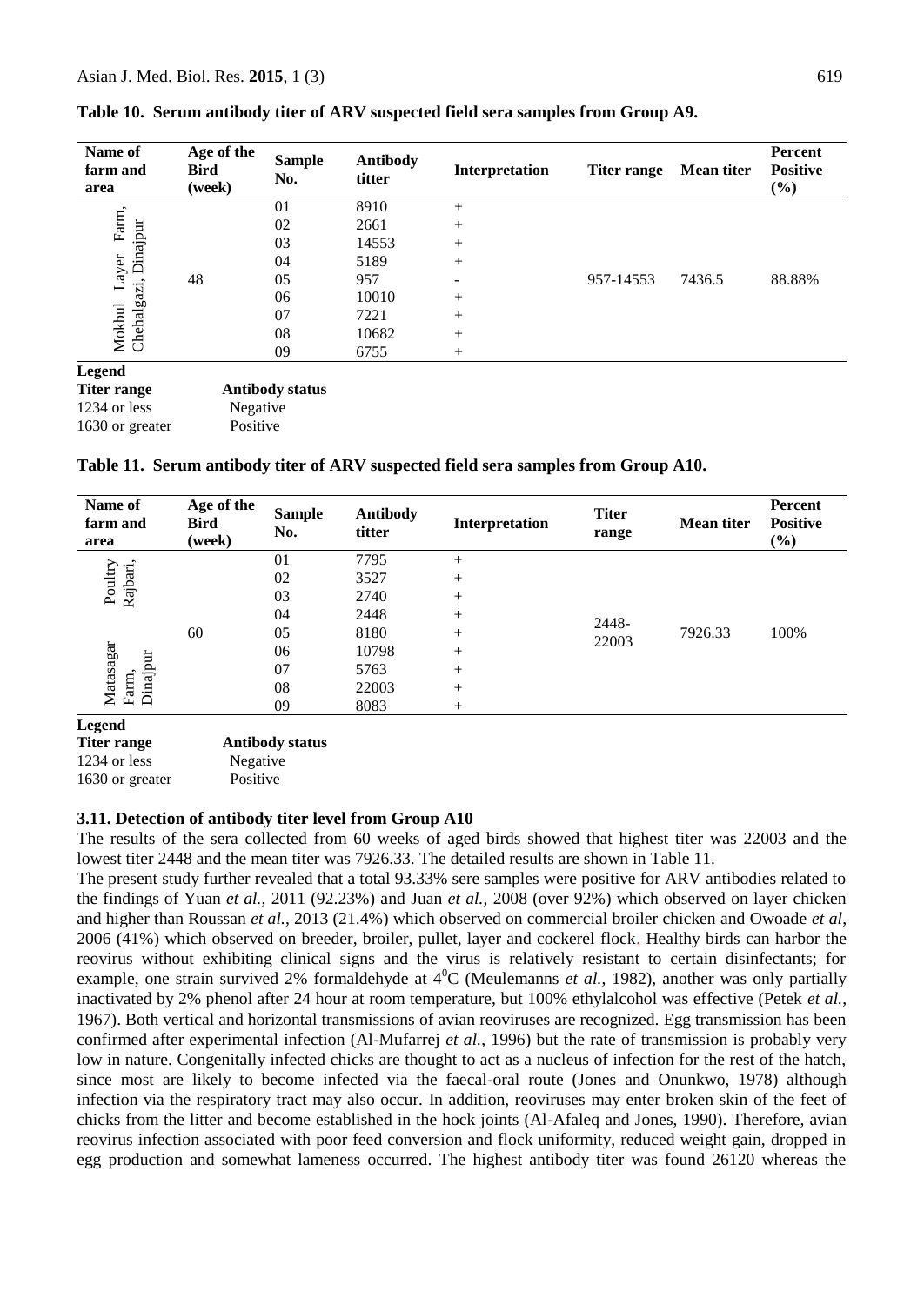lowest antibody titer was found 288 among the all sera sample. The highest mean titer was found in group A4 as 12648.89 of 18 weeks aged birds.

#### **4. Conclusions**

From the findings of the present research ARV antibodies were successfully detected from the field outbreak through commercially ARV antibody test kit (ELISA kit) and the virus induced a significant antibody titer indicated that the affecting virus was absolutely ARV. ARV infections resulting in decreased productivity and important economic loss need protective initiative for combating the resulted cases. Further studies are needed in order to assess the real impact of reovirus infection in birds in other parts of Bangladesh and also on vaccination against ARV infection.

# **Conflict of interest**

None to declare

#### **References**

- Ali, MJ 1994. Current status of Veterinary Biologies in Bangladesh and their quality control. Proceeding of the BSVER symposium held on July 28, 1994 at Nipsom auditorium, Mohakhali, Dhaka, Bangladesh. 3: 20-25.
- Al-Afaleq AI and RC Jones, 1990. Localisation of avian reovirus in the hock joints of chicks after entry through broken skin*.* Res. Vet Sci., 48: 381-382.
- Al-Mufarrej SI, CE Savage and RC Jones 1996. Egg transmission of avian reoviruses in chickens : comparison of a trypsin-sensitive and a trypsin-resistant strain. Avian Pathol, 25: 469-480.
- Clark, F, F Dustan, and M Lie, 2003. Avian Reovirus Infections. Poultry Science*,* 8: 123-126.
- Closan, ASG, G Meulemenas, and JE Lancaster, 1986. Update to avian diseases.  $1<sup>st</sup>$  edition, Office International des Epizootics.
- Eric Guhyun Nham, 2013. An Epidemiological Investigation of Avian Reovirus Among Commercial Broiler Chicken Flocks in Ontario.
- FAO, 1999. Report of the FAO World Food Summit Conference, 11. Rome, Italy.
- Islam [KMD,](file:///E:/Â /SALAM/av%20re/Pathogenesis%20of%20experimental%20reovirus%20tenosynovitis%20in%20chickens_%20Influence%20of%20the%20route%20of%20infection.html) T Ahmed, MM Ahasan, MM Billah, ME Islam, and KM Hossain, 2003. Adaptation of Reovirus on Vero cell line. [Journal of Animal and Veterinary Advances](http://www.sciencedirect.com/science/journal/00219975)*,* 2: 425–429.
- Islam MK, MF Uddin, MM Alam, 2014. Challenges and Prospects of Poultry Industry in Bangladesh. European [Journal of Business and M](http://www.sciencedirect.com/science/journal/00219975)anagement *,* 6: 116–127.
- Jones, RC and FS Kibenge, 1994. Reovirus-induced tenosynovitis in chickens: the effect of breed. Avian pathology, 13: 511- 528.
- Jones, RC and MA Islam 1988. An enzyme‐linked immunosorbent assay for measuring antibody titre against avian reovirus using a single dilution of serum. Avian Pathology*,* 17: 411-425.
- Jones RC and O Onunkwo 1978. Studies on experimental tenosynovitis in light hybrid chickens. Avian Pathol, 7:171-181.
- Jordan, FT W and M Pattison, 2001. Poultry Diseases, 5<sup>th</sup>, WB Saunders.
- Juan Pu, Xingli Liu, Youchun Guo, Yu Cao, Jixun Zhao and Guozhong Zhang 2008. A Seroprevalence of avian reovirus in egg-laying chicken flocks in China. Avian Dis, 52: 675-679.
- Meulemanns G and P Halen 1982. Efficacy of some disinfectants against infectious bursal disease virus and avian reovirus. Vet.Rec, 111: 412-413.
- Owoade AA, MF Ducatez and CP Muller, 2006. Seroprevalence of Avian Influenza Virus, Infectious Bronchitis Virus, Reovirus, Avian Pneumovirus, Infectious Laryngotracheitis Virus and Avian Leukosis Virus in Nigerian Poultry*.* Avian Diseases, 50: 222-227.
- Petek M, B Feiluga, G Borghi and A Baroni, 1967. The crawley agent: anavian reovirus. Arch. ges. Virus forsch, 21: 413-424 .
- Robertson, MD, GE Wilcox and FSB Kibenge, 1984. Prevalence of reoviruses in commercial chickens. Australian Veterinary Journal*,* 61: 319-322.
- Roussan D, I Shaheen, G Khawaldeh, W Totanji and R Al-Rifai, 2013. Simultaneous detection of astrovirus, rotavirus, reovirus and adenovirus type I in broiler chicken flocks. Journal of Veterinary Sciences*,* 16: 619- 848.
- Tang, KN, OJ Fletcher and P Villegas 1987. Comparative study of the pathogenicity of avian reoviruses. Avian Diseases*,* 31: 577-583.